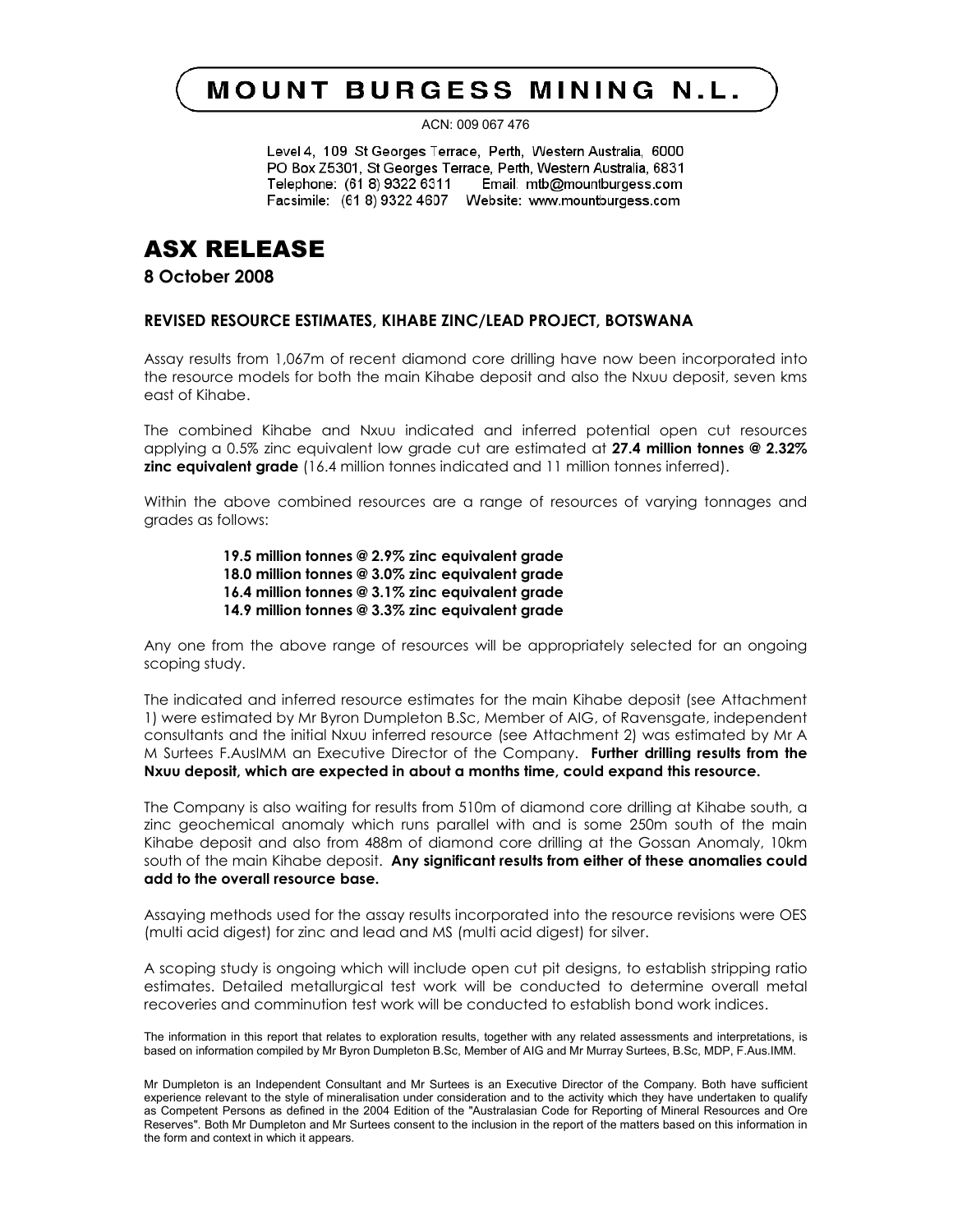#### **Mt Burgess - Kihabe Resource Model 17 July 2008 Zinc Equivalent Grade Tonnage In situ Resource JORC Report**

Model: kihabe\_pb\_zn\_ag\_model\_17jul08\_ag\_cut.mdl Report Based on Zinc Equivalent values

| Price:   |    | 17-Jul-08  |  |  |
|----------|----|------------|--|--|
| US\$/t   | 7n | \$1.810.00 |  |  |
| US\$/t   | Ph | \$1.955.00 |  |  |
| US\$/toz | Aq | \$18.75    |  |  |
|          |    |            |  |  |

| <b>Indicated</b>                    |            |          |        |                 |              |              |              |                    |
|-------------------------------------|------------|----------|--------|-----------------|--------------|--------------|--------------|--------------------|
| Cut Off<br>Zn Equivalent<br>(%)     | Tonnes (t) | $Zn$ (%) | Pb(%)  | Ag $(g/t)$      | Zn Eq $(\%)$ | Zn Metal (t) | Pb Metal (t) | Ag Ounces<br>(toz) |
| 0.30                                | 16,800,000 | 1.4      | 0.6    | 6.2             | 2.3          | 240,000      | 100,000      | 3,400,000          |
| 0.50                                | 16,400,000 | 1.5      | 0.6    | 6.3             | 2.3          | 240,000      | 100,000      | 3,300,000          |
| 0.80                                | 15,100,000 | 1.6      | 0.6    | 6.8             | 2.5          | 230,000      | 100,000      | 3,300,000          |
| 1.00                                | 14,100,000 | 1.6      | 0.7    | 7.1             | 2.6          | 230,000      | 100,000      | 3,200,000          |
| 1.20                                | 13,000,000 | 1.7      | 0.7    | 7.4             | 2.7          | 220,000      | 90,000       | 3,100,000          |
| 1.50                                | 11,400,000 | 1.8      | 0.8    | 8.0             | 2.9          | 210,000      | 90,000       | 2,900,000          |
| 2.00                                | 8,400,000  | 2.0      | 0.9    | 9.3             | 3.3          | 170,000      | 80,000       | 2,500,000          |
| 3.00                                | 4,000,000  | 2.5      | 1.2    | 12.4            | 4.3          | 100,000      | 50,000       | 1,600,000          |
| 5.00                                | 800,000    | 3.6      | 1.8    | 20.7            | 6.2          | 27,000       | 14,000       | 500,000            |
|                                     |            |          |        | <b>Inferred</b> |              |              |              |                    |
| Cut Off<br>Zn Equivalent<br>(% )    | Tonnes (t) | Zn (%)   | Pb (%) | Ag $(g/t)$      | Zn Eq $(\%)$ | Zn Metal (t) | Pb Metal (t) | Ag Ounces<br>(toz) |
| 0.30                                | 5,900,000  | 1.0      | 0.5    | 4.5             | 1.8          | 62,000       | 31,000       | 853,000            |
| 0.50                                | 5,600,000  | 1.1      | 0.5    | 4.7             | 1.8          | 61,000       | 30,000       | 845,000            |
| 0.80                                | 4,700,000  | 1.2      | 0.6    | 5.3             | 2.1          | 58,000       | 28,000       | 808,000            |
| 1.00                                | 4,100,000  | 1.4      | 0.6    | 5.9             | 2.2          | 55,000       | 26,000       | 779,000            |
| 1.20                                | 3,600,000  | 1.4      | 0.7    | 6.4             | 2.4          | 52,000       | 25,000       | 735,000            |
| 1.50                                | 3,000,000  | 1.6      | 0.8    | 7.1             | 2.6          | 46,000       | 23,000       | 677,000            |
| 2.00                                | 2,000,000  | 1.8      | 0.9    | 9.0             | 3.1          | 35,000       | 18,000       | 569,000            |
| 3.00                                | 730,000    | 2.3      | 1.3    | 13.7            | 4.2          | 17,000       | 9,300        | 322,400            |
| 5.00                                | 128,000    | 3.1      | 1.9    | 22.9            | 5.9          | 3,950        | 2,370        | 94,220             |
|                                     |            |          |        | <b>Total</b>    |              |              |              |                    |
| Cut Off<br>Zn Equivalent<br>$(\% )$ | Tonnes (t) | $Zn$ (%) | Pb(%)  | Ag $(g/t)$      | Zn Eq (%)    | Zn Metal (t) | Pb Metal (t) | Ag Ounces<br>(toz) |
| 0.30                                | 22,700,000 | 1.3      | 0.6    | 5.8             | 2.1          | 302,000      | 131,000      | 4,253,000          |
| 0.50                                | 22,000,000 | 1.4      | 0.6    | 5.9             | 2.2          | 301.000      | 130.000      | 4,145,000          |
| 0.80                                | 19.800.000 | 1.5      | 0.6    | 6.5             | 2.4          | 288.000      | 128.000      | 4,108,000          |
| 1.00                                | 18,200,000 | 1.6      | 0.7    | 6.8             | 2.5          | 285,000      | 126,000      | 3,979,000          |
| 1.20                                | 16,600,000 | 1.6      | 0.7    | 7.2             | 2.6          | 272,000      | 115,000      | 3,835,000          |
| 1.50                                | 14,400,000 | 1.8      | 0.8    | 7.7             | 2.8          | 256,000      | 113,000      | 3,577,000          |
| 2.00                                | 10,400,000 | 2.0      | 0.9    | 9.2             | 3.3          | 205,000      | 98,000       | 3,069,000          |
| 3.00                                | 4,730,000  | 2.5      | 1.3    | 12.6            | 4.2          | 117,000      | 59,300       | 1,922,400          |
| 5.00                                | 928,000    | 3.3      | 1.8    | 19.9            | 5.9          | 30,950       | 16,370       | 594,220            |

Note: Due to Rounding numbers may not sum correctly

Figures quoted are based on a nominal 0.5% Zn outline for Zinc and a 0.5% Pb for Lead geological model, Silver is based on material within the Zinc resource outline.

Zinc equivalent cut offs are based on the following unit price: Zinc=US\$1810.00/t, Lead=US\$1955.00/t and Silver=US\$18.75/oz

Density measurements applied to the resource are based on the water immersion principle on diamond drill core.

The average density applied to Fresh ore is 2.7t/m3 and for Transitional ore the average density applied was 2.5 t/m3.

Byron Dumpleton BSc, Member of the AIG (Member No 1598) - Competent person as per the JORC Code. Byron Dumpleton has over 5 years of relevant experience for Kihabe Pd/Zn/Ag style of mineralisation.